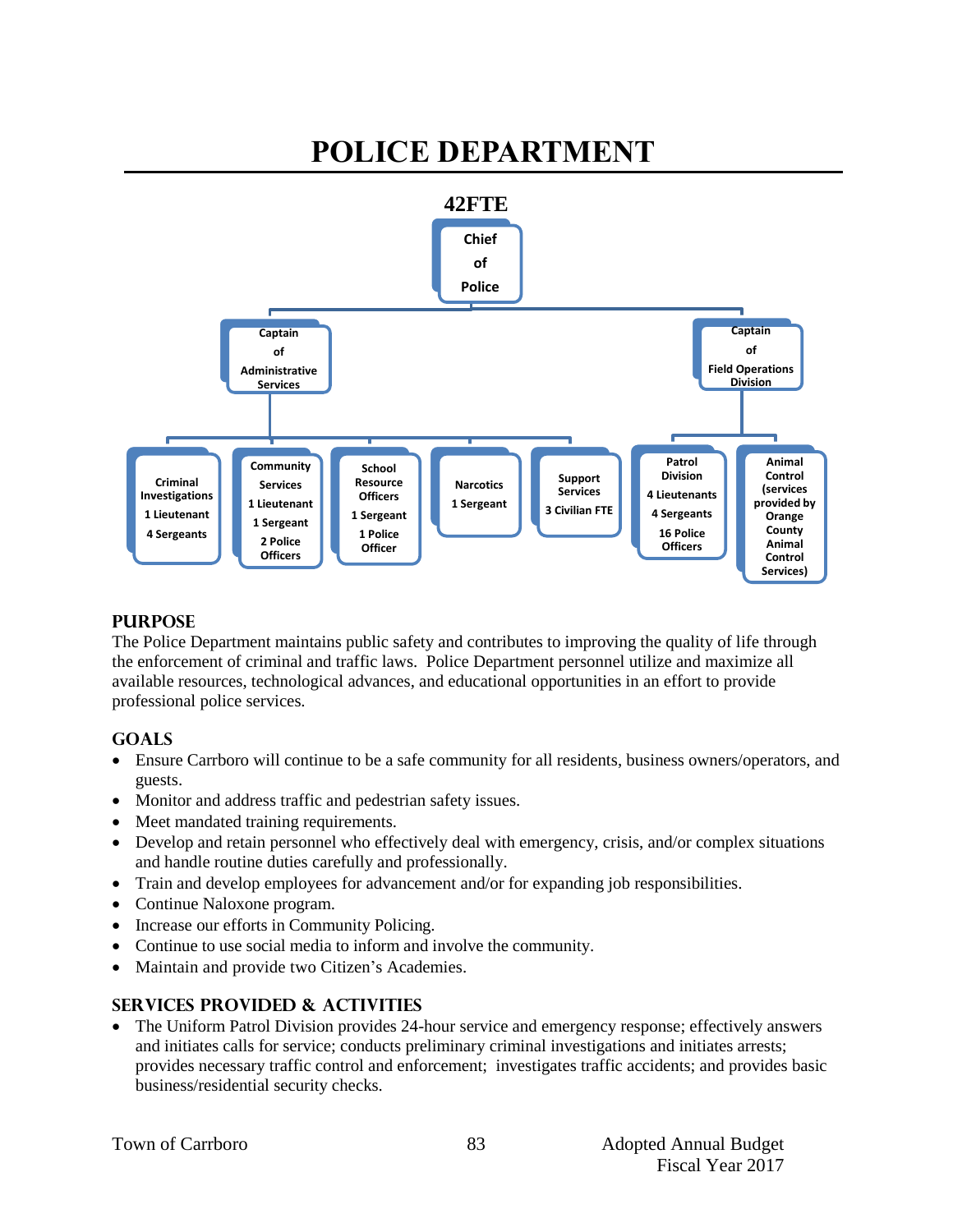- The Criminal Investigations Division investigates major criminal cases and offenses involving juveniles, sexual assault, and domestic violence; processes crime scenes; coordinates efforts with relevant area authorities and service providers; maintains the evidence/ property room; conducts prospective employee background investigations; and provides on-call service.
- The Community Services Division provides law enforcement and other community-related services; partners with the community to meet specific neighborhood-driven requests for assistance; follows-up on complaints of suspected gang-related activity; initiates narcotics investigations; provides School Resource Officers at McDougle Middle and Carrboro High Schools and works with other schools to enhance safety and security; provides general crime prevention and community watch services; works with business owners to enhance safety and security; and provides other community outreach activities.
- The Administrative Division provides direct service to walk-in visitors, email requests, and telephone inquiries; maintains incident reports and multiple departmental records (including but not limited to warrants, monthly FBI and SBI data reporting, etc.); administers Department budget; answers requests for statistics and analysis; ensures that Department personnel receive appropriate training and adhere to the Department's, Federal, and State policies and procedures; and provides support services to Board of Aldermen, Town staff and other agencies.

# **PREVIOUS YEAR ACCOMPLISHMENTS**

- Met all mandated training goals.
- Continued the Fit for Duty Program to ensure that all officers are physically and mentally prepared to protect and serve.
- Partnered with local law enforcement agencies, NC SBI, NC National Guard Narcotics Task Force, US Marshals, US Drug Enforcement Agency, and US Alcohol, Tobacco and Firearms during narcotics investigations thus reducing the number of drug houses and street-level drug sales locations.
- Provided police services during all special events that required them.
- Maintained the number of directed patrols and speed enforcement campaigns involving Uniform Patrol Division.
- Maintained the number of pedestrian safety operations involving Community Services Division.
- Obtained new or enhanced revenue sources.
- Partnered with Public Works and Recreation and Parks staff to provide a safe setting for 4th of July Celebration, Carrboro Day, Carrboro Music Festival, Easter Egg Hunt and several road races.
- Maintained Naloxone Program.
- All officers trained on Fair and Impartial Policing.
- Implemented 5 Mobile Video Recording Devices in patrol cars.
- Maintained Coffee with A Cop Program for citizens.
- Implemented Citizen Police Academy.
- Participated in the NCWatch4Me program concerning pedestrian and bicycle safety.
- Successfully filled seven vacant Police Officer positions.
- Maintained staffing levels

# **UPCOMING FISCAL YEAR OBJECTIVES**

- Maintain current fuel consumption.
- Continue to outfit new vehicles with Havis Idle Managers.
- Meet mandated training goals.
- Finalize Policy Manual update.
- Maintain Carrboro's Safety for residents, business owners/operators and visitors.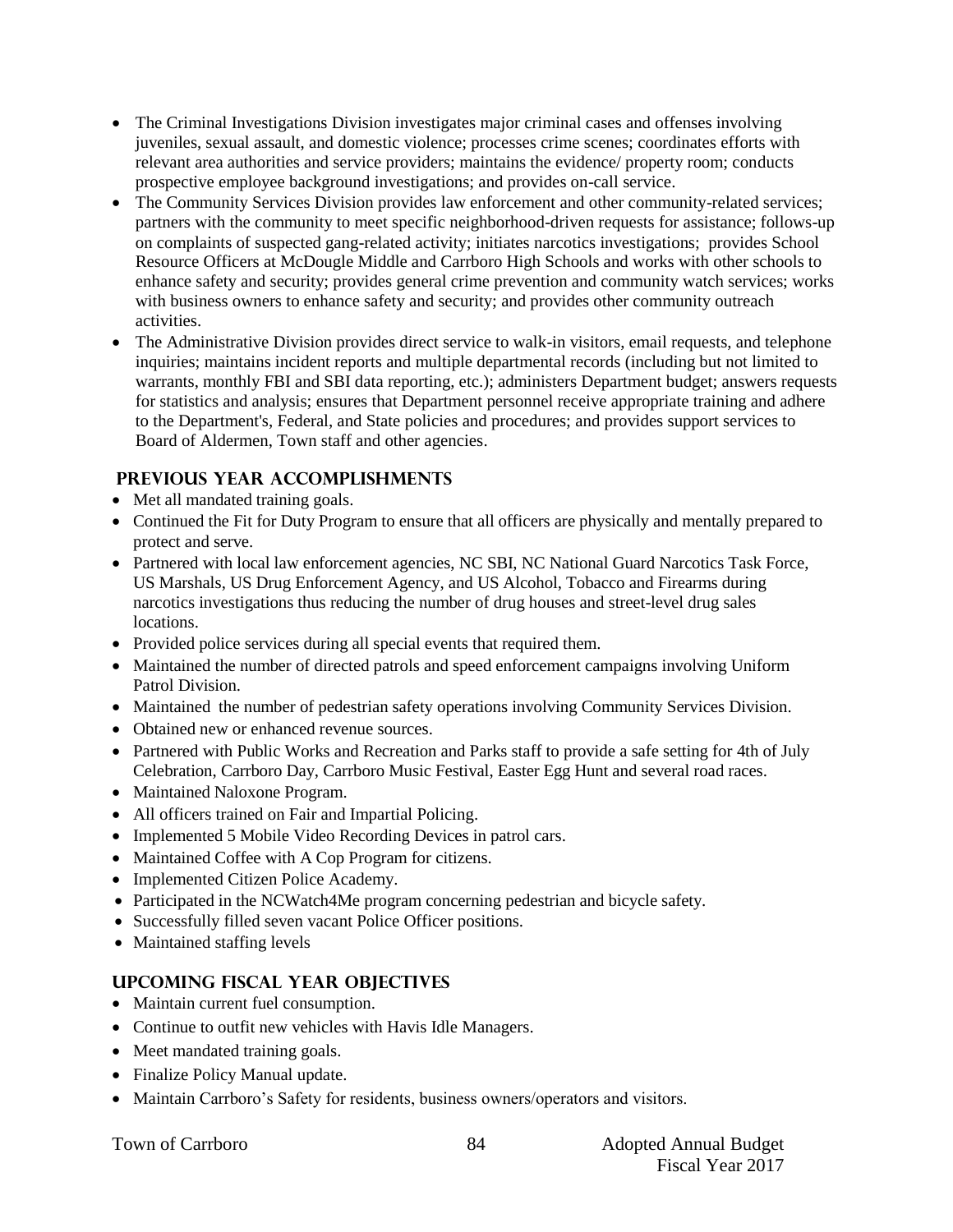- Increase the number of directed patrols and speed enforcement campaigns involving Uniform Patrol Division personnel.
- Maintain the number of pedestrian safety operations involving Community Services Division personnel.
- Reduce the number of traffic accidents.
- Implement management/leadership training for supervisors.
- Reduce the number of known drug houses and street-level drug sales locations.
- Obtain new or enhanced revenue sources.
- Maintain current staffing levels
- Continue partnership with Public Works and Recreation and Parks staff to provide a safe setting for all special events.
- Utilization of Crime Analyst to provide data and statistical information on police operations.

### **BOARD PRIORITIES**

Enhance and sustain quality of life/place issues for everyone. Improve walkability and public transportation.

# **OBJECTIVES**

- 1. Maintain Carrboro's safety for residents.
- 2. Reduce number of traffic accidents.
- 3. Increase pedestrian safety operations.
- 4. Increase bicycle safety operations.
- 5. Maintain Carrboro's safety for residents by reducing open air drug market.
- 6. Increase Community Service outreach.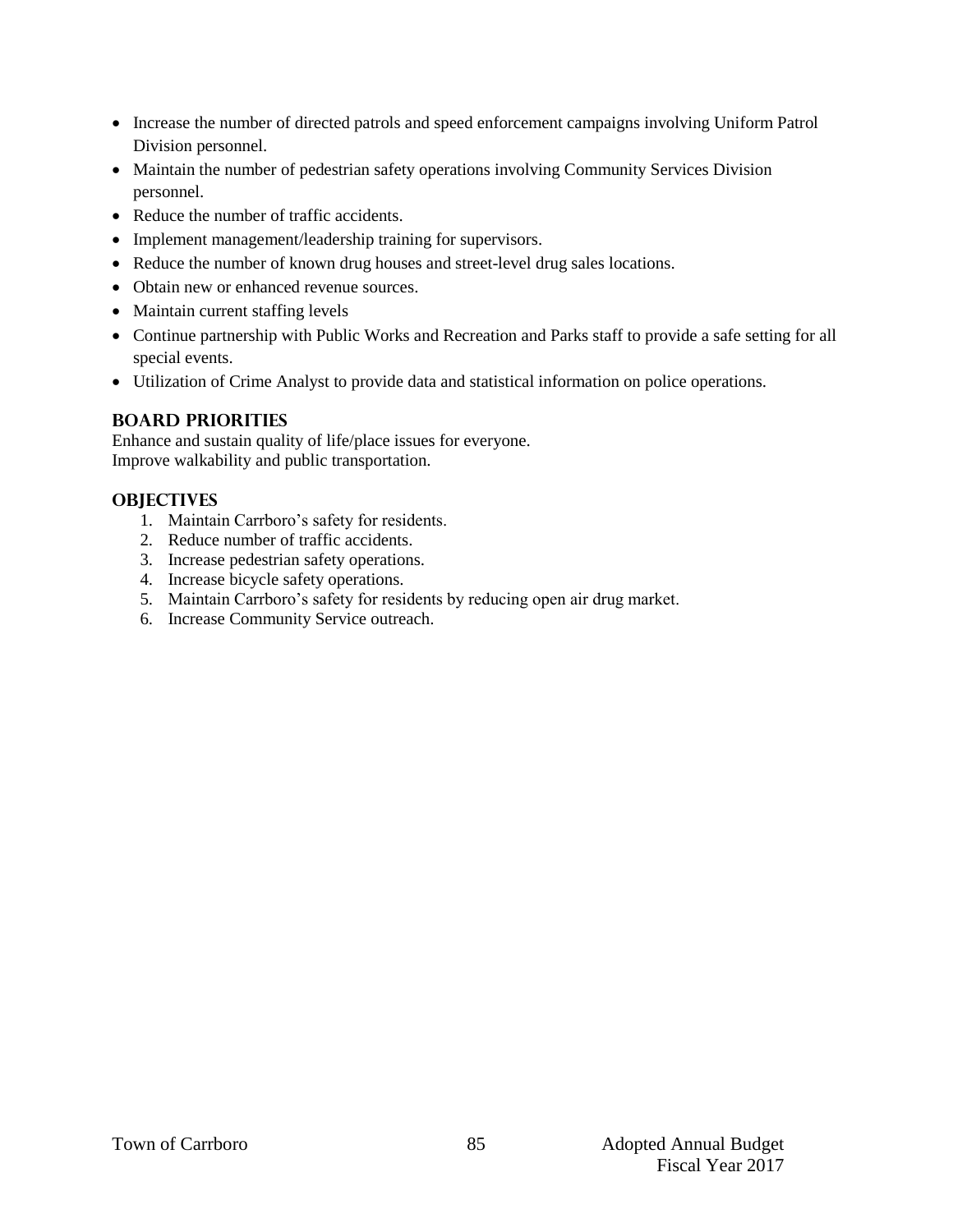# **Performance Measures**

|                                                                               | FY2013-14<br><b>ACTUAL</b> | FY 2014-15<br><b>ACTUAL</b> | FY2015-16<br><b>ESTIMATED</b> | FY2016-17<br><b>PROJECTED</b> |
|-------------------------------------------------------------------------------|----------------------------|-----------------------------|-------------------------------|-------------------------------|
| <b>Calls for Service</b>                                                      | 18,832                     | 23,811                      | 24,244                        | 23,807                        |
| <b>Motor Vehicle</b><br>Accidents                                             | 490                        | 453                         | 471                           | 474                           |
| <b>Criminal Arrests</b>                                                       | 829                        | 664                         | 562                           | 600                           |
| Pedestrian<br><b>Crossing Citations</b><br><b>Issued</b>                      | 60                         | 17                          | 50                            | 30                            |
| <b>Bicycle Safety Ops</b><br>Conducted                                        | 5                          | $\overline{0}$              | $\boldsymbol{0}$              | $\overline{0}$                |
| Pedestrian Safety<br>Ops Conducted                                            | 17                         | $\overline{4}$              | 8                             | 10                            |
| <b>Narcotics Arrests</b>                                                      | 243                        | 143                         | 80                            | 70                            |
| Community<br>Events<br>Involvement                                            | 56                         | 66                          | 40                            | 40                            |
| Percentage Change<br>in Pedestrian<br><b>Safety Ops</b><br>Conducted          | 19% Decrease               | 76.5%<br>Decrease           | 100% Increase                 | 25% Increase                  |
| Percent Change in<br>Pedestrian<br><b>Crossing Citations</b><br><b>Issued</b> | 41% Decrease               | 72% Decrease                | 194% Increase                 | 40% Decrease                  |
| Percentage Change<br>of Bicycle Safety<br><b>Ops Conducted</b>                | 100% Increase              | 100% Decrease               | 0%                            | 0%                            |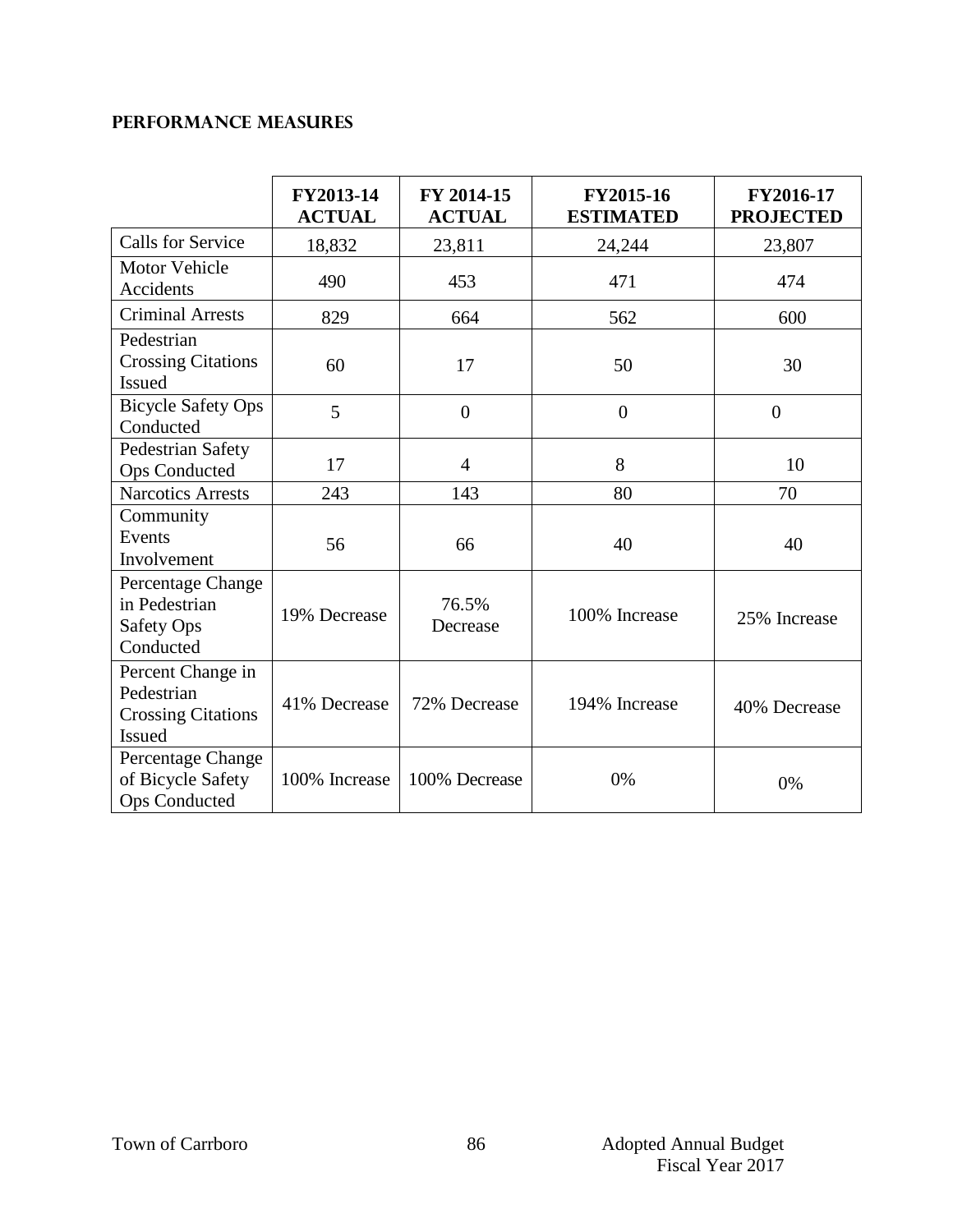# **DEPARTMENT Budget summary**

|                       |                          | 2014-15                         | 2016-17                         |                        |
|-----------------------|--------------------------|---------------------------------|---------------------------------|------------------------|
|                       | 2014-15<br><b>ACTUAL</b> | <b>ADOPTED</b><br><b>BUDGET</b> | <b>ADOPTED</b><br><b>BUDGET</b> | $PCT$<br><b>CHANGE</b> |
| <b>PERSONNEL</b>      | 2.909.447                | 2,992,428                       | 3,055,209                       | 2.1%                   |
| <b>OPERATING</b>      | 456,449                  | 478,348                         | 468.525                         | $-2.1\%$               |
| <b>CAPTIAL OUTLAY</b> | 142,886                  | 239,412                         | 287.496                         | 20.1%                  |
| <b>TOTAL</b>          | \$3,508,783              | \$3,710,188                     | \$3,811,230                     | $2.7\%$                |

#### **CHANGES IN BUDGET from PRIOR YEAR ADOPTED BUDGET**

The operations budget decreased based on decreases in training and fuel. Increase in capital outlay reflects the increased cost of replacement vehicles.

# Division Level Summaries

| <b>ADMINISTRATION</b> |  |
|-----------------------|--|
|                       |  |

|                  | 2014-15<br><b>ACTUAL</b> | 2015-16<br><b>ADOPTED</b><br><b>BUDGET</b> | 2016-17<br><b>ADOPTED</b><br><b>BUDGET</b> | <b>PCT</b><br><b>CHANGE</b> |
|------------------|--------------------------|--------------------------------------------|--------------------------------------------|-----------------------------|
| <b>PERSONNEL</b> | 569,393                  | 532.938                                    | 548.563                                    | 2.9%                        |
| <b>OPERATING</b> | 92.697                   | 40.850                                     | 65.956                                     | 61.5%                       |
| <b>TOTAL</b>     | \$662,090                | \$573,788                                  | \$614,519                                  | $7.1\%$                     |

### **changes in budget from prior year adopted budget**

The increase in the Administrative Support Division operating budget is due to conferences, rent and dues increased costs.

#### **PATROL**

|                       |                          | 2015-16                         | 2016-17                         |                          |
|-----------------------|--------------------------|---------------------------------|---------------------------------|--------------------------|
|                       | 2014-15<br><b>ACTUAL</b> | <b>ADOPTED</b><br><b>BUDGET</b> | <b>ADOPTED</b><br><b>BUDGET</b> | ${PCT}$<br><b>CHANGE</b> |
| <b>PERSONNEL</b>      | 1,456,731                | 1,583,198                       | 1,580,528                       | $-0.2\%$                 |
| <b>OPERATING</b>      | 223,787                  | 278,896                         | 250.144                         | $-10.3\%$                |
| <b>CAPITAL OUTLAY</b> | 142,886                  | 239,412                         | 287,496                         | 20.1%                    |
| <b>TOTAL</b>          | \$1,823,403              | \$2,101,506                     | \$2,118,168                     | $0.8\%$                  |

#### **changes in budget from prior year adopted budget**

The Patrol Division personnel budget decreased in early separation costs. Changes in operating include a decrease in fuel costs. Capital outlay increased based on increase in replacement vehicle costs.